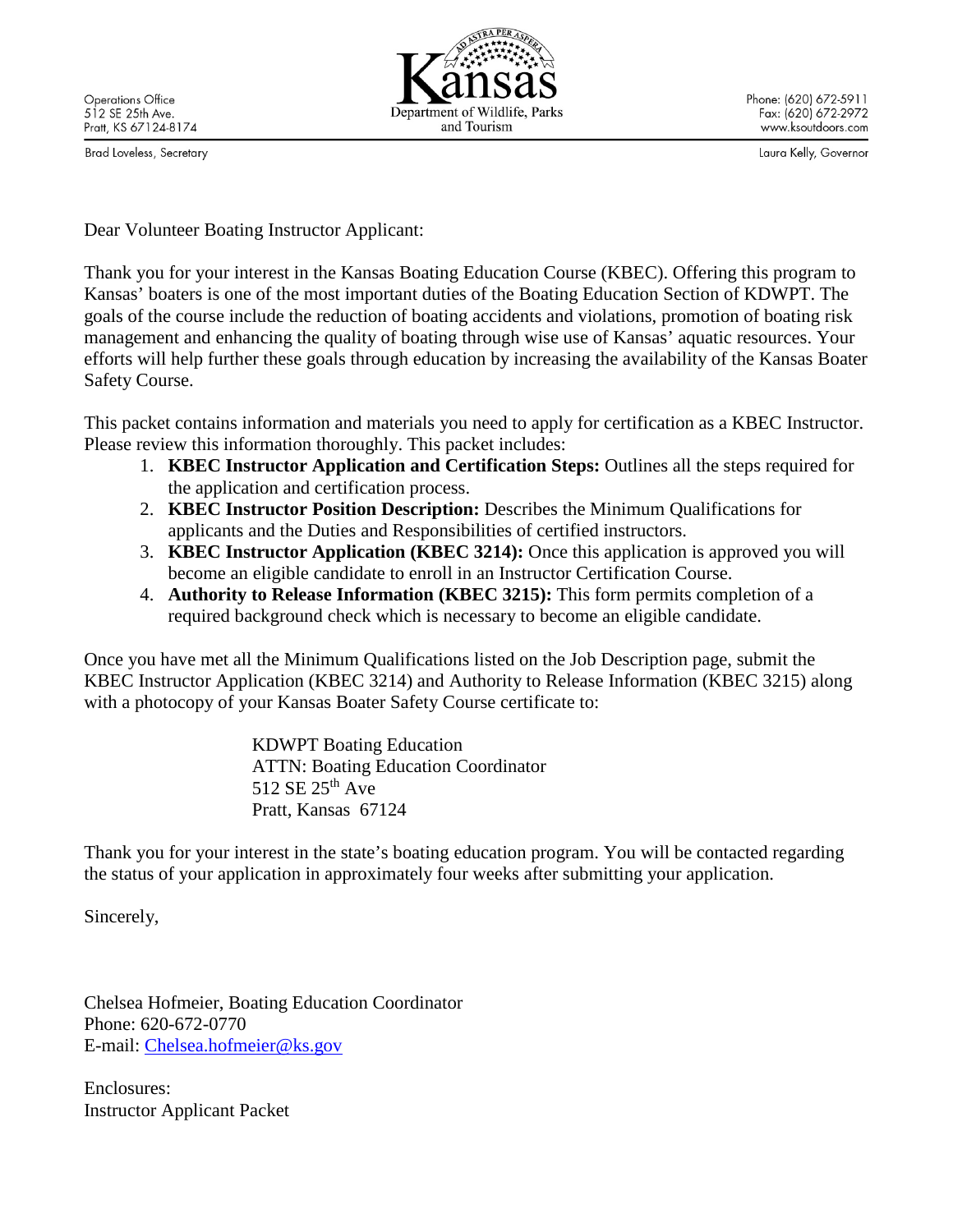Brad Loveless, Secretary



Phone: (620) 672-5911 Fax: (620) 672-2972 www.ksoutdoors.com

Laura Kelly, Governor

# **KANSAS BOATING EDUCATION COURSE VOLUNTEER INSTRUCTOR POSITION DESCRIPTION**

Job Title: Kansas Boating Education Course (KBEC) Instructor Responsible To: Boating Education Coordinator and/or Boating Education Instructor Area Coordinator

#### **TIME REQUIREMENT**

8 hours per class, plus preparation time. Instructors are required to teach a minimum of 1 class per year and attend a recertification training session once every 3 years to remain certified.

**MINIMUM QUALIFICATIONS** A Kansas Boating Education Course (KBEC) Instructor Candidate shall:

- 1. Be at least 21 years of age.
- 2. Pass a criminal background check.
- 3. Have successfully completed the classroom version of the Kansas Boating Safety Course within the previous five years.
- 4. Have a minimum of one year of power boating experience.
- 5. Have a minimum of 40 hours teaching and/or public speaking experience.

### **DUTIES AND RESPONSIBILITIES** A KBEC Instructor must:

- 1. Plan, promote, organize and conduct the Kansas Boating Safety Course within the local community.
- 2. Instruct the Kansas Boating Safety Course according to the standards set by the Kansas Department of Wildlife, Parks & Tourism Boating Education Section.
- 3. Be familiar with and observe Kansas boating rules and regulations.
- 4. Be familiar with all sections of the Kansas Boating Safety Course Instructor Manual and audio-visual materials.
- 5. Be able to operate and maintain audio-visual equipment used in teaching the Kansas Boating Safety Course including a television, DVD player, laptop computer, and PowerPoint projector.
- 6. Complete online course forms and maintain course records and submit them in a timely manner as required.
- 7. Adhere to the Policies and Procedures set forth in the KBEC Instructor Manual.
- 8. Teach/co-teach a minimum of one course each year and attend and complete an Instructor Re-Certification Training once every three years.
- 9. Display a willing attitude to deal with the public in a professional, courteous and helpful manner.
- 10. Present a neat, clean and professional appearance at all times while representing KDWPT.

### **REVOCATION OF CERTIFICATION**

The Boating Education Coordinator reserves the right to revoke an Instructor's Certification for failure to maintain an active status or for non-compliance with KBEC Policies and Procedures as stated in the KBEC Instructor Manual.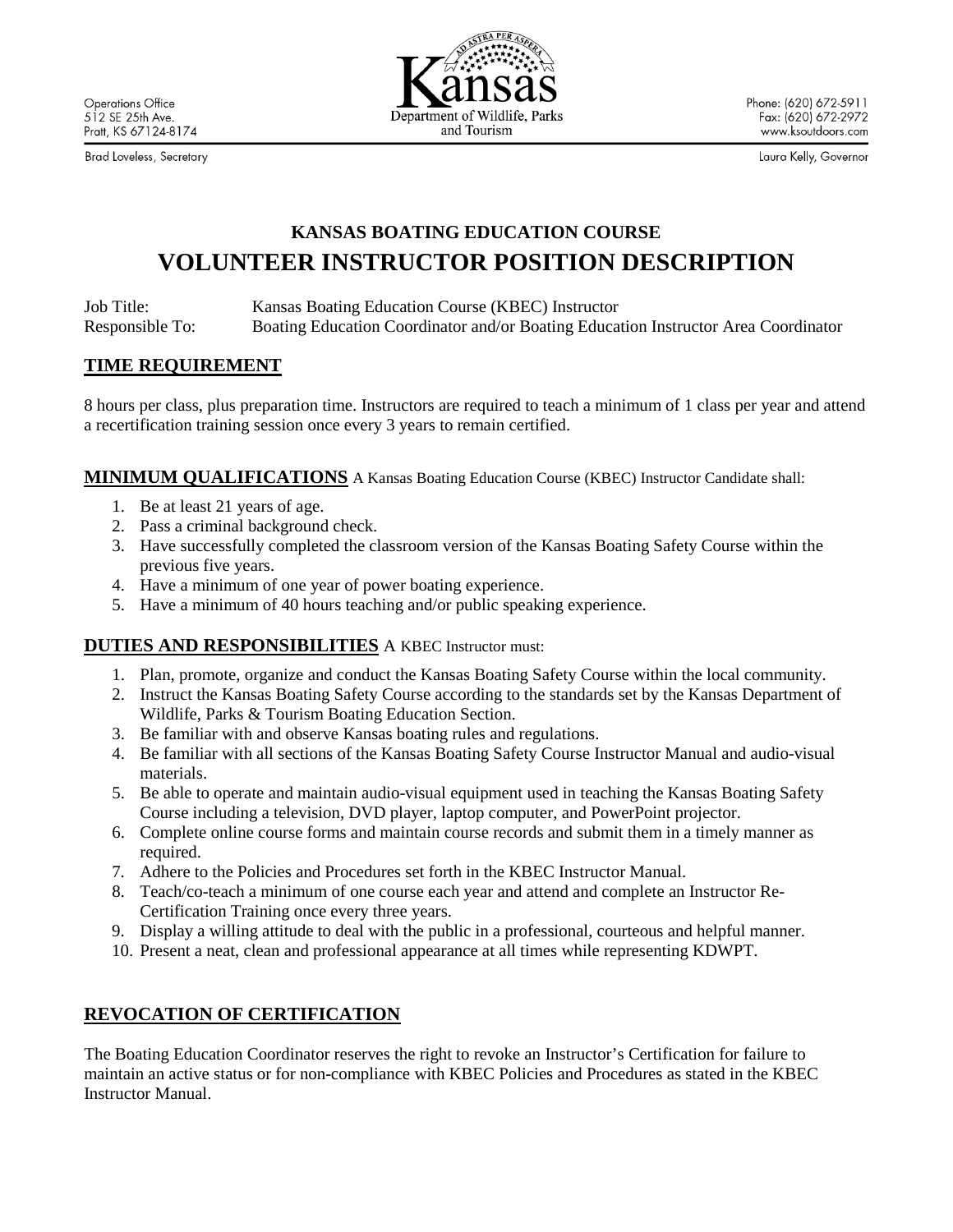Brad Loveless, Secretary



Phone: (620) 672-5911 Fax: (620) 672-2972 www.ksoutdoors.com

Laura Kelly, Governor

## **KANSAS BOATING EDUCATION COURSE INSTRUCTOR APPLICATION & CERTIFICATION STEPS**

## **APPLICATION STEPS**

- 1. Applicant contacts KDWPT Boating Education Section and obtains a Kansas Boating Education Course, Instructor Applicant Packet. *Please review this information carefully*. Packet includes:
	- a. Instructor Application and Certification Steps
	- b. Instructor Position Description
	- c. Instructor Application (KBEC 3214)
	- d. Authority to Release Information (KBEC 3215)
- 2. Applicant meets all Minimum Qualifications.
- 3. Applicant completes and submits Instructor Application (KBEC 3214) and Authority to Release Information (KBEC 3215) forms to:

KDWPT Boating Education ATTN: Boating Education Coordinator 512 SE 25<sup>th</sup> Ave Pratt, Kansas 67124

- 4. Application review and a background check will be conducted by the KDWPT Law Enforcement Division, the Kansas Bureau of Investigation and the Boating Education Section of KDWPT.
- 5. Applicant is notified of acceptance or denial of application. Allow up to four weeks for notification. If accepted, applicant becomes an Instructor Candidate and will receive:
	- a. KBEC Instructor Manual
	- b. Manual Receipt and Conduct Agreement form (KBEC 3416)
	- c. Listing of upcoming KBEC Instructor Certification Courses
- 6. Instructor Candidate completes Manual Receipt and Conduct Agreement form (KBEC 3416) and submits form to the Boating Education Coordinator.
- 7. Instructor Candidate begins completing the Instructor Certification Steps.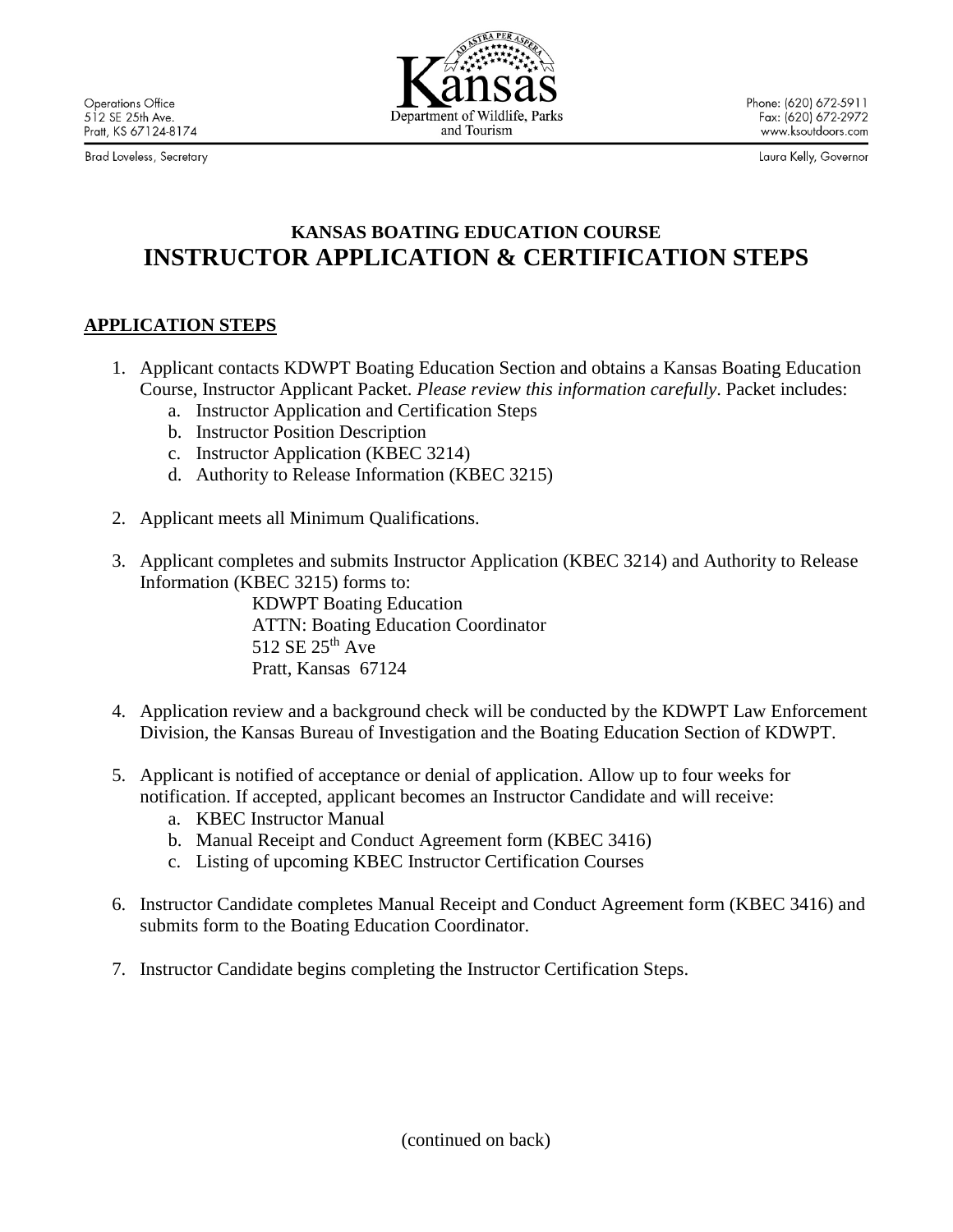Brad Loveless, Secretary



Phone: (620) 672-5911 Fax: (620) 672-2972 www.ksoutdoors.com

Laura Kelly, Governor

## **CERTIFICATION STEPS**

- 1. Instructor Candidate receives the KBEC Instructor Manual and becomes familiar with its contents, including the Policies and Procedures, Lesson Plan and audio-visual materials. A worksheet is provided along with the manual that will guide the candidate through a review of the manual. The worksheet must be completed prior to attending the KBEC Instructor Certification Course.
- 2. Instructor Candidate attends and completes the KBEC Instructor Certification Course and meets all course requirements. Contact the Boating Education Coordinator for dates and locations and course requirements. Based on the Instructor Candidate's performance, the Boating Education Coordinator reserves the right to require additional public speaking training and/or co-teaching experience or additional knowledge of lesson plan content.
- 3. Instructor Candidate receives KBEC Instructor Certification

### **RE-CERTIFICATION STEPS**

- 1. Instructor must teach/co-teach a minimum of one course per year to maintain an active Instructor Certification.
- 2. Instructor must attend and complete an Instructor Re-Certification Update once every three years to maintain an active Instructor Certification. This session is provided annually at various locations across the state. There is no fee for this required session.
- 3. The Boating Education Coordinator reserves the right to revoke an Instructor's Certification for failure to maintain an active status or for non-compliance with KBEC Policies and Procedures as stated in the KBEC Instructor Manual.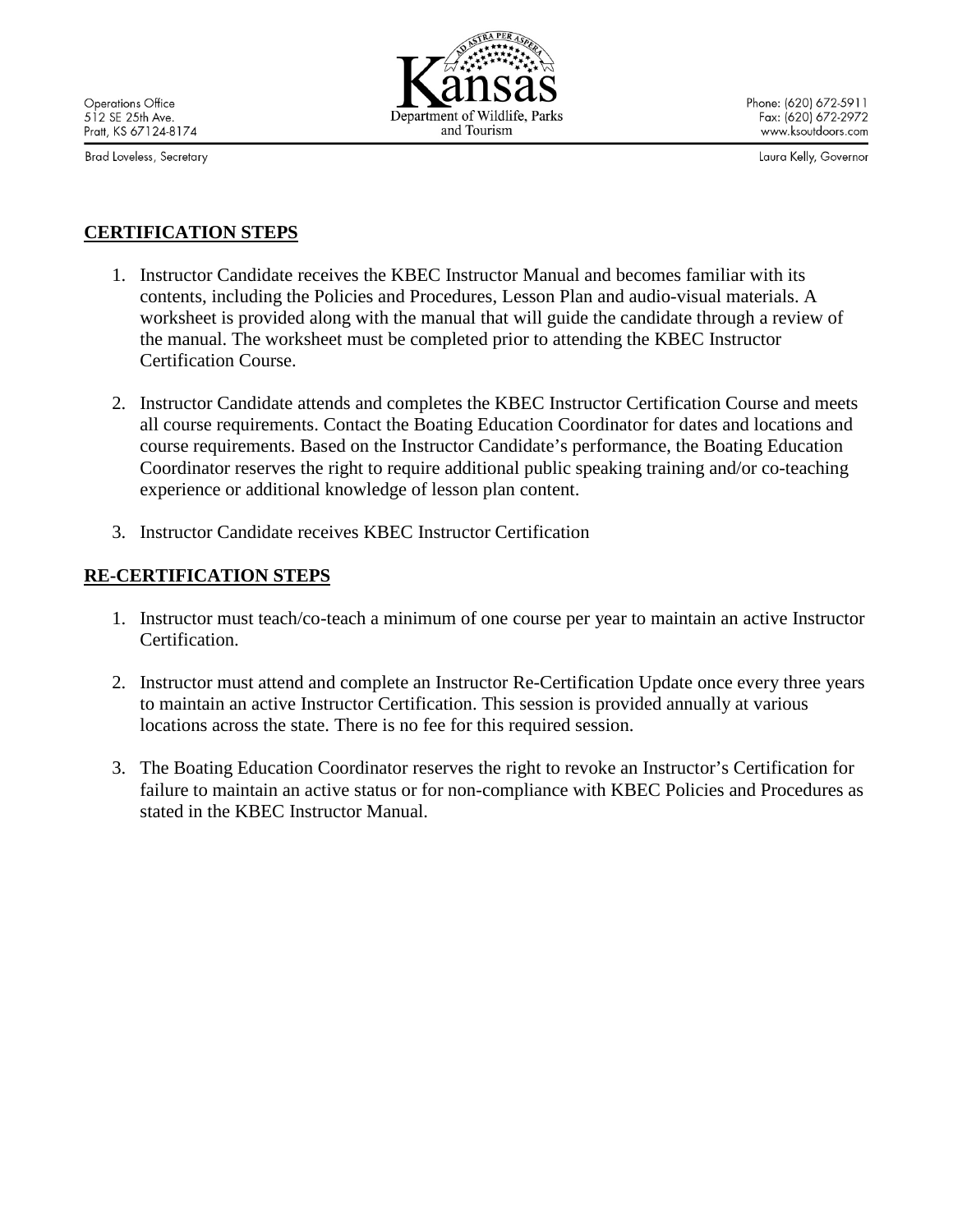Brad Loveless, Secretary

Please type or print



Phone: (620) 672-5911 Fax: (620) 672-2972 www.ksoutdoors.com

Laura Kelly, Governor

## **KANSAS BOATING EDUCATION COURSE INSTRUCTOR APPLICATION**

This application is to indicate my intent and willingness to receive training in policies and procedures and standardized content of the Kansas Boating Education Course and, upon successful completion of the Instructor Certification program, offer the course to the general public. I understand that I must be 21 years of age or older and meet the Minimum Qualifications listed on page 3 of the Instructor Applicant Packet.

Complete and mail this application to: KDWPT Boating Education

ATTN: Boating Education Coordinator 512 SE 25<sup>th</sup> Ave Pratt, Kansas 67124

| Last                                                                                                                                                                                               | First |       | Middle   |  |
|----------------------------------------------------------------------------------------------------------------------------------------------------------------------------------------------------|-------|-------|----------|--|
| Street                                                                                                                                                                                             | City  | State | Zip Code |  |
| Phone: Home: $\underline{\hspace{1cm}}$ 2 Work: $\underline{\hspace{1cm}}$ 2 Work: $\underline{\hspace{1cm}}$ 2 Cell: $\underline{\hspace{1cm}}$ 2                                                 |       |       |          |  |
|                                                                                                                                                                                                    |       |       |          |  |
| <b>Street</b>                                                                                                                                                                                      | City  | State | Zip Code |  |
|                                                                                                                                                                                                    |       |       |          |  |
|                                                                                                                                                                                                    |       |       |          |  |
| Have you ever been convicted of and KDWPT laws or regulations? Yes ________ No _______<br>Complete and attach a signed Authority to Release Information form (KBEC 3215) with this<br>application. |       |       |          |  |

KBEC 3214 – KBEC Instructor Application (page 1 of 2)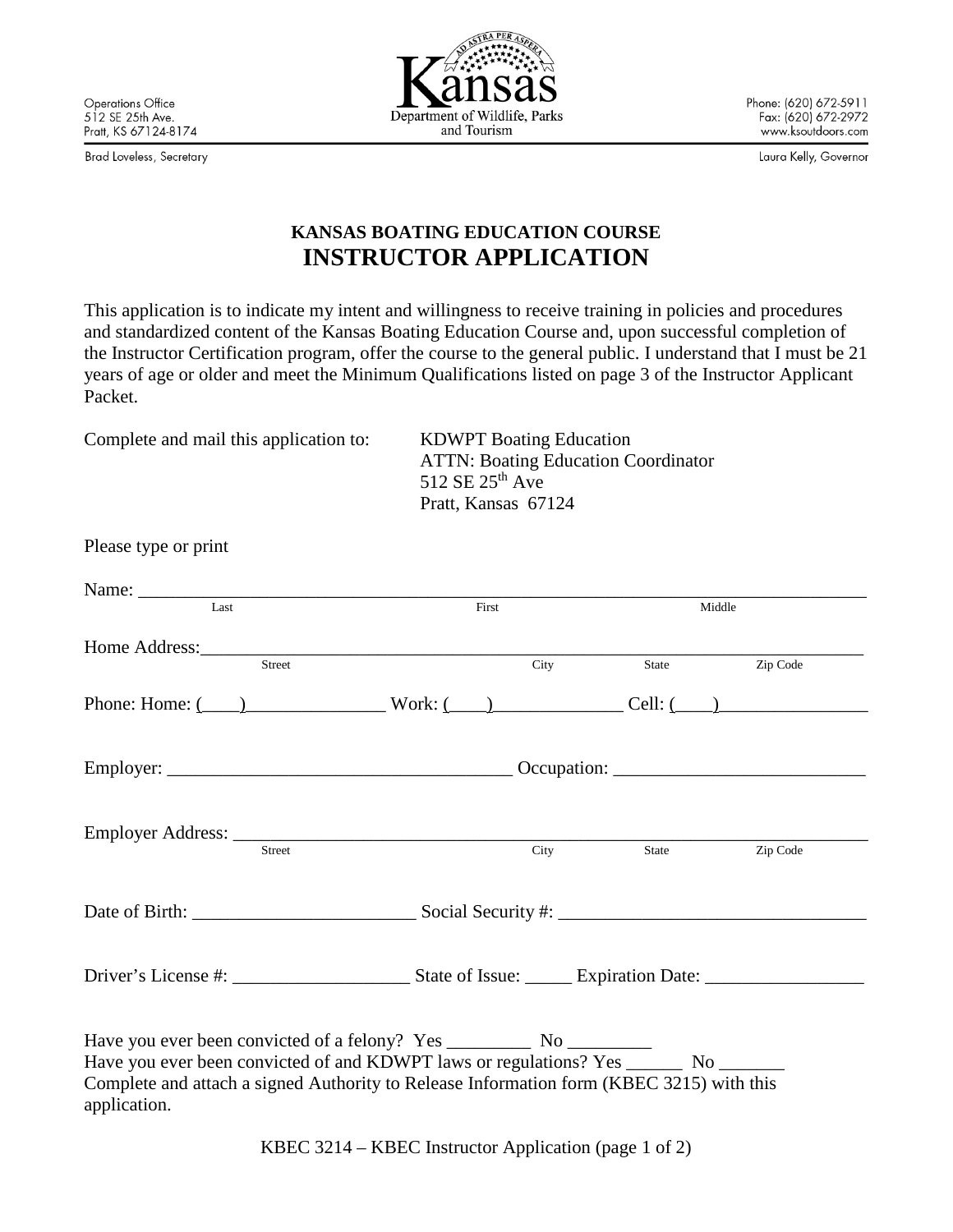and Tourism

Phone: (620) 672-5911 Fax: (620) 672-2972 www.ksoutdoors.com

Brad Loveless, Secretary

Laura Kelly, Governor

|           | Do you have any special communication skills (ie; sign language, foreign languages, etc.)? |  |
|-----------|--------------------------------------------------------------------------------------------|--|
| Describe: |                                                                                            |  |

List any groups, clubs or organizations of which are a member or volunteer:

List and describe any teaching or public speaking experience which meets the minimum qualification of (40) forty hours of experience:

\_\_\_\_\_\_\_\_\_\_\_\_\_\_\_\_\_\_\_\_\_\_\_\_\_\_\_\_\_\_\_\_\_\_\_\_\_\_\_\_\_\_\_\_\_\_\_\_\_\_\_\_\_\_\_\_\_\_\_\_\_\_\_\_\_\_\_\_\_\_\_\_\_\_\_\_\_\_\_\_\_\_\_\_ \_\_\_\_\_\_\_\_\_\_\_\_\_\_\_\_\_\_\_\_\_\_\_\_\_\_\_\_\_\_\_\_\_\_\_\_\_\_\_\_\_\_\_\_\_\_\_\_\_\_\_\_\_\_\_\_\_\_\_\_\_\_\_\_\_\_\_\_\_\_\_\_\_\_\_\_\_\_\_\_\_\_\_\_

\_\_\_\_\_\_\_\_\_\_\_\_\_\_\_\_\_\_\_\_\_\_\_\_\_\_\_\_\_\_\_\_\_\_\_\_\_\_\_\_\_\_\_\_\_\_\_\_\_\_\_\_\_\_\_\_\_\_\_\_\_\_\_\_\_\_\_\_\_\_\_\_\_\_\_\_\_\_\_\_\_\_\_\_

\_\_\_\_\_\_\_\_\_\_\_\_\_\_\_\_\_\_\_\_\_\_\_\_\_\_\_\_\_\_\_\_\_\_\_\_\_\_\_\_\_\_\_\_\_\_\_\_\_\_\_\_\_\_\_\_\_\_\_\_\_\_\_\_\_\_\_\_\_\_\_\_\_\_\_\_\_\_\_\_\_\_\_\_ \_\_\_\_\_\_\_\_\_\_\_\_\_\_\_\_\_\_\_\_\_\_\_\_\_\_\_\_\_\_\_\_\_\_\_\_\_\_\_\_\_\_\_\_\_\_\_\_\_\_\_\_\_\_\_\_\_\_\_\_\_\_\_\_\_\_\_\_\_\_\_\_\_\_\_\_\_\_\_\_\_\_\_\_

Require Prerequisite: Attach a copy of your Kansas Boating Education Course certificate. Date of Course: <br>
Location of Course:

List any other boating courses you have successfully completed. Indicate which courses are NASBLA approved, if known. (attach of copy of certificate(s) if available)

\_\_\_\_\_\_\_\_\_\_\_\_\_\_\_\_\_\_\_\_\_\_\_\_\_\_\_\_\_\_\_\_\_\_\_\_\_\_\_\_\_\_\_\_\_\_\_\_\_\_\_\_\_\_\_\_\_\_\_\_\_\_\_\_\_\_\_\_\_\_\_\_\_\_\_\_\_\_\_\_\_\_\_\_ \_\_\_\_\_\_\_\_\_\_\_\_\_\_\_\_\_\_\_\_\_\_\_\_\_\_\_\_\_\_\_\_\_\_\_\_\_\_\_\_\_\_\_\_\_\_\_\_\_\_\_\_\_\_\_\_\_\_\_\_\_\_\_\_\_\_\_\_\_\_\_\_\_\_\_\_\_\_\_\_\_\_\_\_

\_\_\_\_\_\_\_\_\_\_\_\_\_\_\_\_\_\_\_\_\_\_\_\_\_\_\_\_\_\_\_\_\_\_\_\_\_\_\_\_\_\_\_\_\_\_\_\_\_\_\_\_\_\_\_\_\_\_\_\_\_\_\_\_\_\_\_\_\_\_\_\_\_\_\_\_\_\_\_\_\_\_\_\_ \_\_\_\_\_\_\_\_\_\_\_\_\_\_\_\_\_\_\_\_\_\_\_\_\_\_\_\_\_\_\_\_\_\_\_\_\_\_\_\_\_\_\_\_\_\_\_\_\_\_\_\_\_\_\_\_\_\_\_\_\_\_\_\_\_\_\_\_\_\_\_\_\_\_\_\_\_\_\_\_\_\_\_\_ \_\_\_\_\_\_\_\_\_\_\_\_\_\_\_\_\_\_\_\_\_\_\_\_\_\_\_\_\_\_\_\_\_\_\_\_\_\_\_\_\_\_\_\_\_\_\_\_\_\_\_\_\_\_\_\_\_\_\_\_\_\_\_\_\_\_\_\_\_\_\_\_\_\_\_\_\_\_\_\_\_\_\_\_

Indicate years of experience in operation of the following types of boats: \_\_\_\_\_\_ Inboard \_\_\_\_\_\_I/O \_\_\_\_\_\_Outboard \_\_\_\_\_\_Personal Watercraft  $\text{Sailboat}$   $\text{Canoe}$   $\text{Kayak}$  Other:

Describe any experience in operation of the boats indicated above:

List any counties in which you are interested in teaching the Kansas Boating Education Course:

I hereby certify that all statements on this application are true and correct to the best of my knowledge. I am aware that all statements contained herein may or will be verified and that willful misrepresentation will result in disapproval of this application. I grant permission for KDWPT to conduct a background investigation for the information of any criminal record. I have attached a signed copy of the Authority to Release Information form (KBEC 3215) for this purpose.

\_\_\_\_\_\_\_\_\_\_\_\_\_\_\_\_\_\_\_\_\_\_\_\_\_\_\_\_\_\_\_\_\_\_\_\_\_\_\_\_\_\_\_\_\_\_\_\_\_\_\_\_\_\_\_\_\_\_\_\_\_\_\_\_\_\_\_\_\_\_\_\_\_\_\_\_\_\_\_\_\_\_\_\_ \_\_\_\_\_\_\_\_\_\_\_\_\_\_\_\_\_\_\_\_\_\_\_\_\_\_\_\_\_\_\_\_\_\_\_\_\_\_\_\_\_\_\_\_\_\_\_\_\_\_\_\_\_\_\_\_\_\_\_\_\_\_\_\_\_\_\_\_\_\_\_\_\_\_\_\_\_\_\_\_\_\_\_\_

| Signature: | Date:                                                 |
|------------|-------------------------------------------------------|
|            |                                                       |
|            | Application approved: $\Box$ Yes $\Box$ No<br>Date:   |
|            | KBEC 3214 – KBEC Instructor Application (page 2 of 2) |